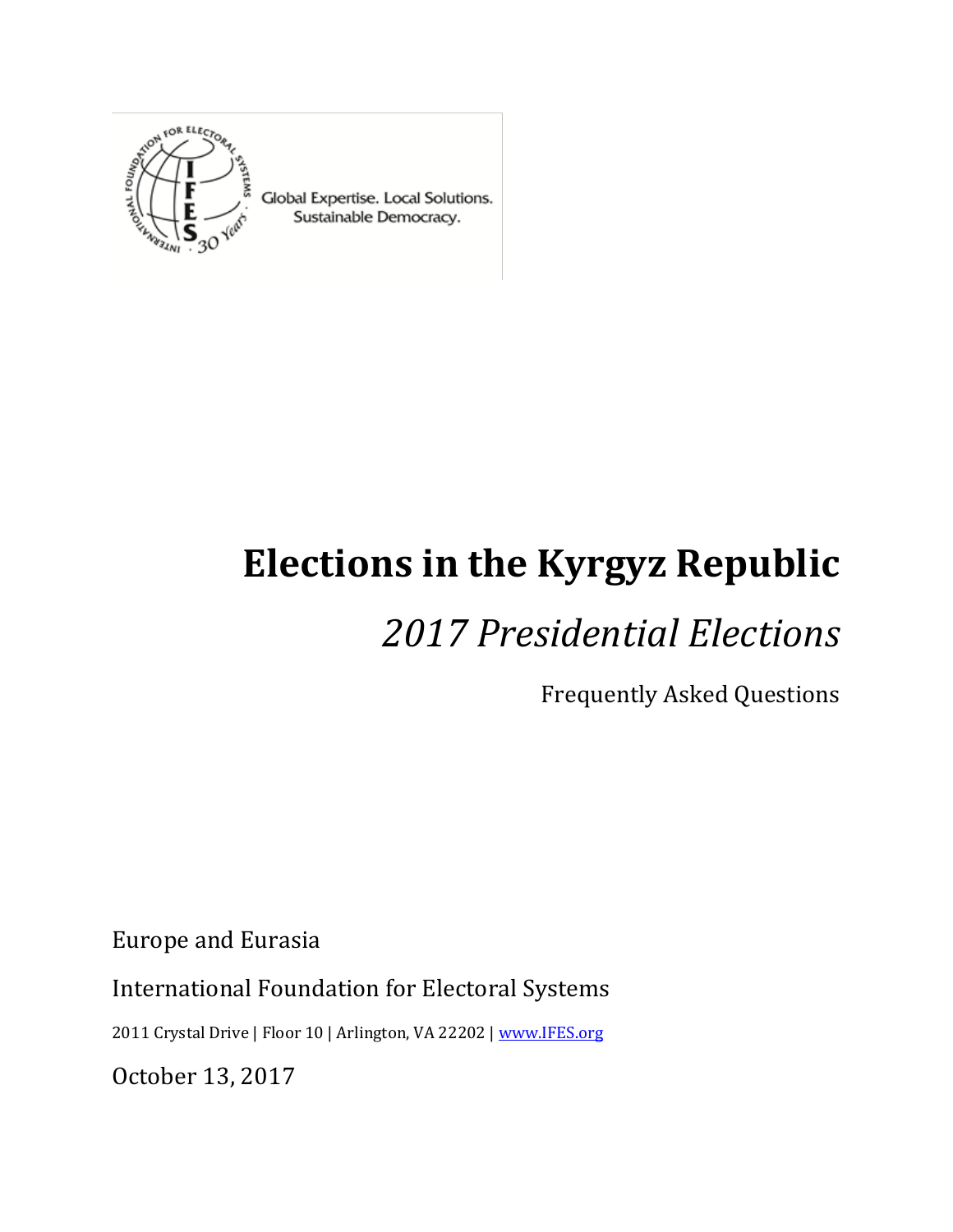# **Frequently Asked Questions**

| What are the nomination and registration procedures for presidential candidates? 3 |  |
|------------------------------------------------------------------------------------|--|
|                                                                                    |  |
|                                                                                    |  |
|                                                                                    |  |
|                                                                                    |  |
|                                                                                    |  |
|                                                                                    |  |
|                                                                                    |  |
|                                                                                    |  |
|                                                                                    |  |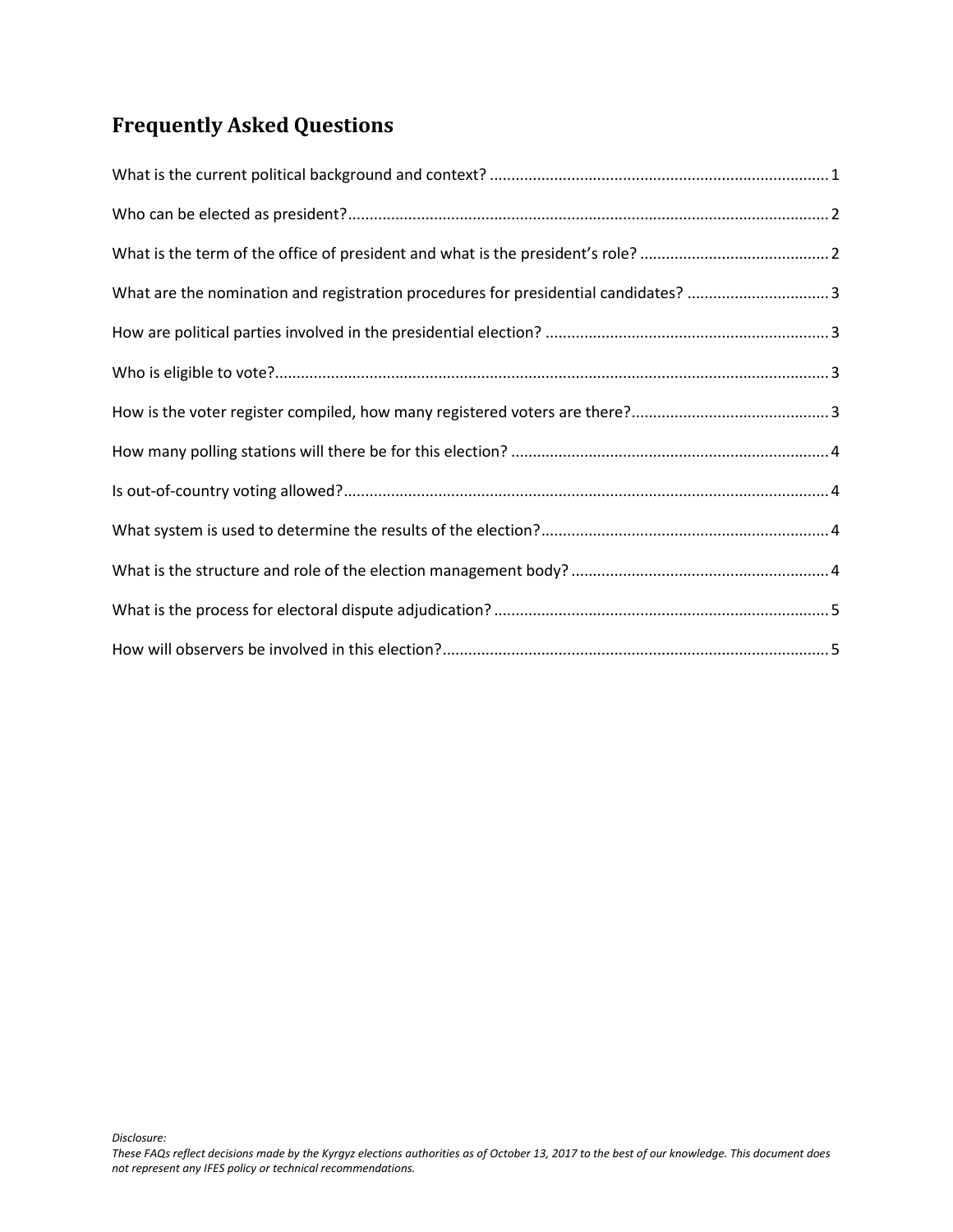### <span id="page-2-0"></span>**What is the current political background and context?**

On October 15, the Kyrgyz Republic will hold presidential elections. The election will take place in the context of legal changes introduced by the 2016 constitutional referendum and the 2017 amendments to the Constitutional Law on presidential and parliamentary elections.

This will be a historic vote; the first "regular" transition of power from a sitting president who has completed a constitutionally defined term of office to an elected successor. Of 93 candidates who originally registered to compete in the election, 13 were ultimately formally approved based on verification of their nomination signatures. The campaign period officially began on September 10 and will conclude 24 hours prior to Election Day on October 15. At present, there are 10 candidates still registered, including one woman candidate and three former prime ministers. Candidates will appear on the ballot as follows:

- 1. Ernis Zarlykov
- 2. Toktayim Umetaliyeva
- 3. Temir Sariyev
- 4. Ulukbek Kochkorov
- 5. Taalatbek Masadykov
- 6. Omurbek Babanov
- 7. Arstanbek Abdyldayev
- 8. Azimbek Beknazarov\*
- 9. Sooronbai Jeenbekov
- 10. Adakhan Madumarov
- 11. Arslanbek Maliyev
- 12. Against all

\*Azimbek Beknazarov, who appears as the 8th candidate on the ballot, withdrew his candidacy on October 13, 2017, leaving 10 candidates to run on Election Day. Given that Beknazarov withdrew less than five days before the election, his name will remain on the ballot, but votes for him will not count, other than as a part of the total number of votes cast.

Kamchibek Tashiyev, who was to have appeared as the 11th candidate on the ballot, withdrew his candidacy on September 25, 2017. Based on a submitted application of his own volition on October 7, 2017, a Central Election Commission resolution annulled the registration of presidential candidate Bakyt Torobaev, who would have appeared as the 13th candidate on the ballot.

As per the constitution, a sitting president can only serve one, six-year term of office, meaning incumbent President Almaz Atambayev cannot seek re-election. This change to the constitution was put in place after the extraordinary events of 2010 that led to the ouster of former President Kurmanbek Bakiyev, ostensibly to limit the possibility of abuse of power. In addition, Kyrgyzstan has had a parliamentary form of government since 2011, and changes have been made to the constitution that weaken the office of president in favor of the Parliament and prime minister. Though these measures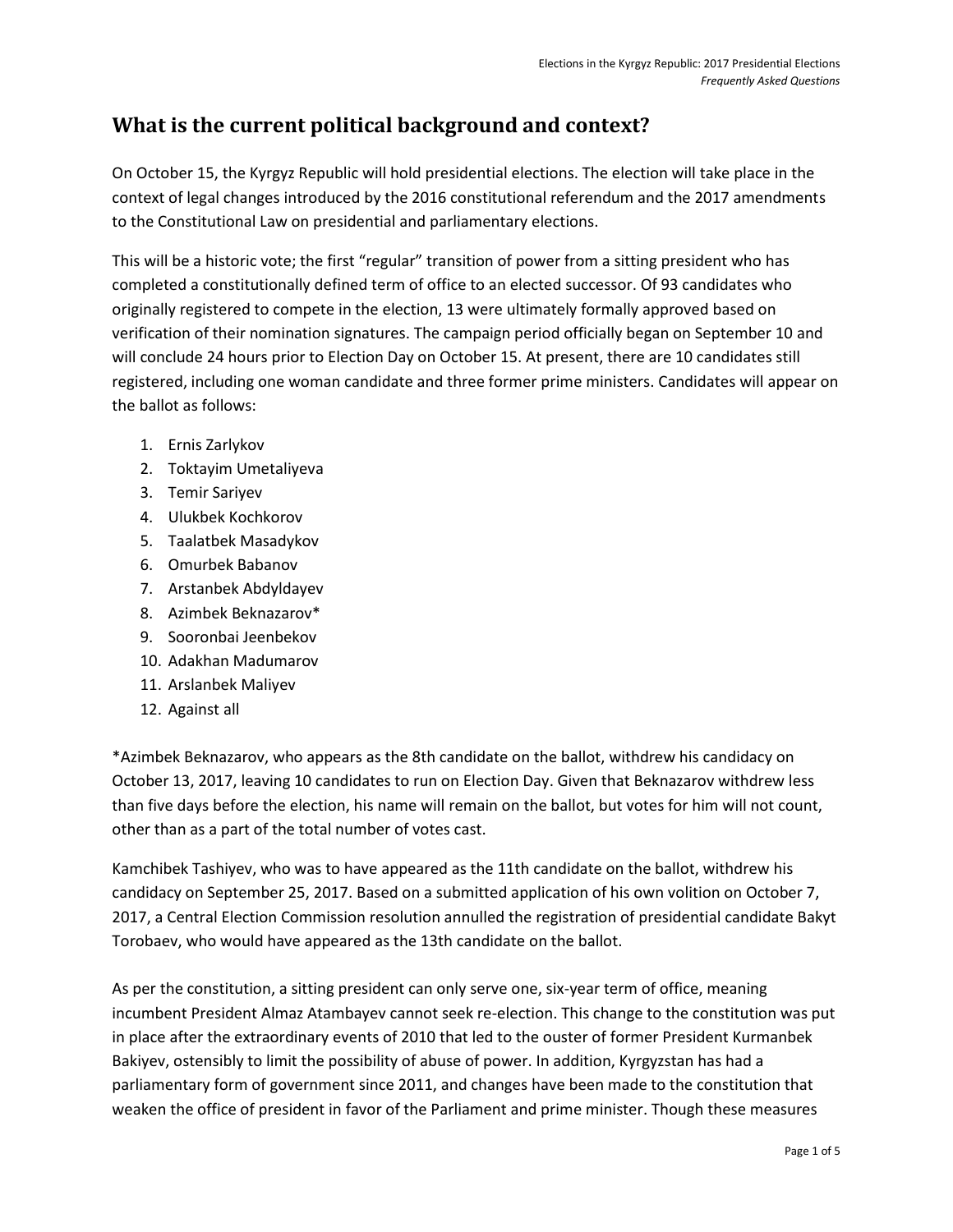were taken openly in acknowledgment of the past proclivity for strong, authoritarian presidential rule in Kyrgyzstan, some have viewed it as a maneuver by the incumbent to limit the possibility of a future president diverging from the path set out during his six-year term, while retaining influence through his party's strong position in the *Jogorku Kenesh* (Parliament).

The president of Kyrgyzstan will nevertheless play a key role in influencing the country's political orientation and domestic and foreign policy. As head of state, the president is instrumental in setting economic policy and determining priorities in trade, defense, and foreign relations, supported by his ministers and in consultation with the prime minister and *Jogorku Kenesh*.

#### <span id="page-3-0"></span>**Who can be elected as president?**

Any citizen between the age of 35 and 70, who has resided in the country for more than 15 years in total and speaks the state language (Kyrgyz), can stand in the presidential election. Candidates may be nominated by political parties or run independently.

## <span id="page-3-1"></span>**What is the term of the office of president and what is the president's role?**

The president is elected for a six-year term by direct universal suffrage on the basis of an absolute majority. A candidate that gets more than one-half of the votes cast in the first round is considered elected. There are no turnout requirements for the validity of an election. If no candidate receives the required majority, a run-off takes place between the two candidates with the most votes. The law does not specify a date for the second round but stipulates that it should be held not earlier than two weeks after the announcement of the first-round results.

The president shall be the head of state and the symbol of unity of the people and state power.

The president shall call the elections to the *Jogorku Kenesh* and make decision on calling early elections to the *Jogorku Kenesh* pursuant to the procedures in the present constitution. The president shall call elections to local *keneshes* in accordance with procedure, and in cases provided in the law shall dismiss local *keneshes*. The president signs and promulgates laws and can return laws with his objections to the *Jogorku Kenesh*.

The president, at the proposal of the Council on Selection of Judges, shall submit to the *Jogorku Kenesh* candidates for election as judges of the Supreme Court and submit to the *Jogorku Kenesh* the judges to be dismissed from the membership in the Supreme Court. The president also appoints local court judges and dismisses local court judges at the proposal of the Council of Judges in cases envisaged in the constitutional law.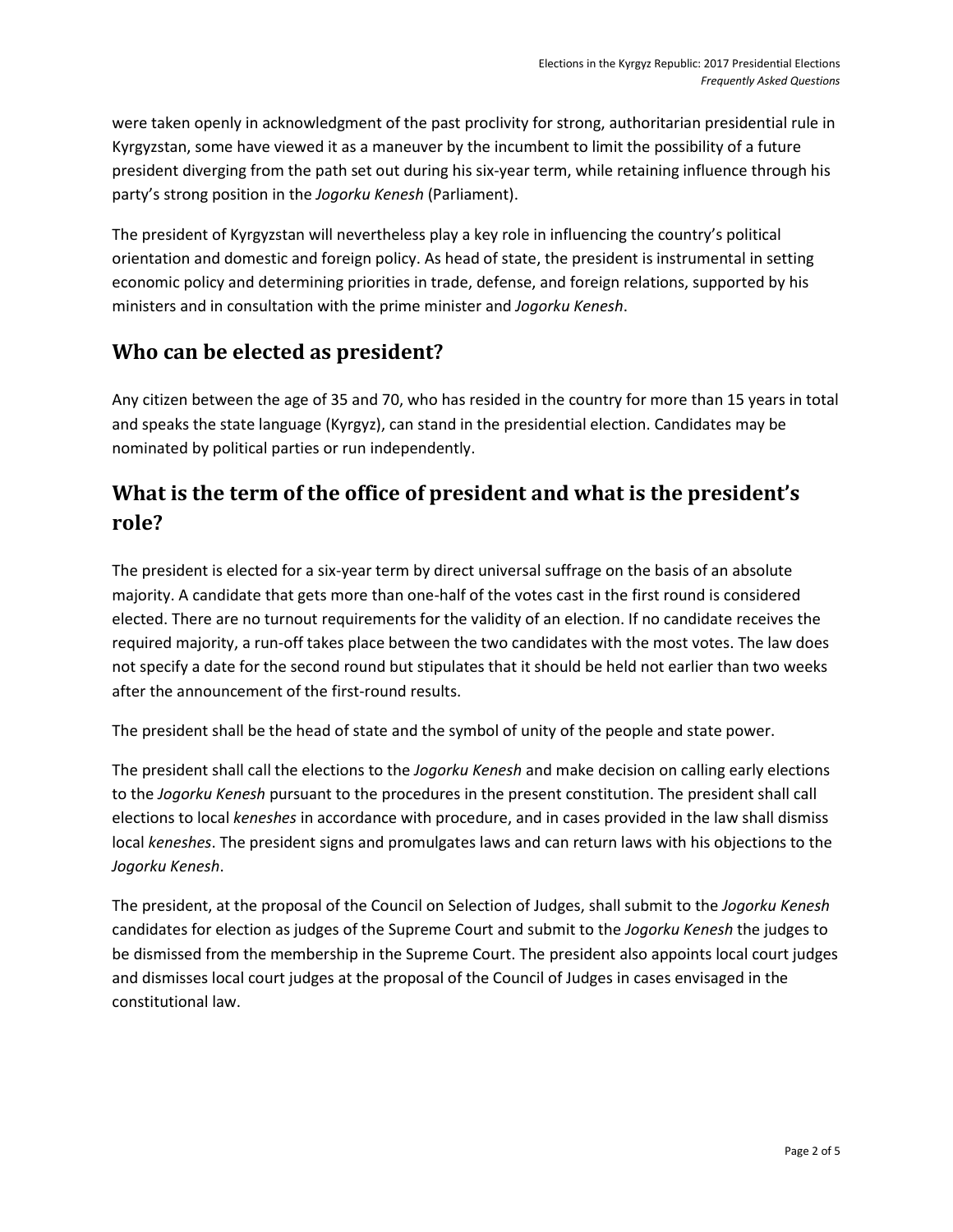# <span id="page-4-0"></span>**What are the nomination and registration procedures for presidential candidates?**

Kyrgyzstan is preparing for the election of the fifth president of the country. Twelve candidates are currently registered to participate in the race, although initially, 59 applicants submitted paperwork to be included as candidates. This figure was reduced to 13 (and later 10 after following the withdrawal of three candidates) as a result of nomination signature verification and results of the Kyrgyz language exam, which all prospective candidates were required to pass to be permitted to run for office. In addition, some candidates withdrew their candidacies for various reasons, resulting in 13 shortlisted candidates. On September 10, approved candidates were allowed to begin their election campaigns.

On the eve of the start of the campaign, several presidential candidates signed a memorandum pledging to conduct an "honest election campaign."

#### <span id="page-4-1"></span>**How are political parties involved in the presidential election?**

Candidates may be nominated by political parties or can stand independently. Political parties nominated five of the 13 qualifying candidates, with the rest being independent candidates. Of those five candidates, three now remain.

#### <span id="page-4-2"></span>**Who is eligible to vote?**

A person may vote in the election provided he/she is:

- A citizen of the Kyrgyz Republic;
- 18 years of age or older;
- Has provided necessary information for biometric registration (and is thereby included in the voter registration database); and
- Has been included in the approved list of voters for their local precinct in accordance with their voter registration information, or otherwise at a requested special electoral address where they will reside on Election Day.

### <span id="page-4-3"></span>**How is the voter register compiled, how many registered voters are there?**

The list of voters is compiled by the State Registration Service under the Government of the Kyrgyz Republic on the basis of personal and biometric data contained in the Unified State Register of Population. Citizens of the Kyrgyz Republic can check themselves in the voters list on the portal [http://www.shailoo.srs.kg](http://www.shailoo.srs.kg/) or contact the call center of the State Registration Service at number 119 (the call is free). Only those who have passed biometric data will be allowed to vote on Election Day. Voters can request a special, one-time electoral address allowing them to vote outside of their registered address on Election Day if they will not be present in their home district.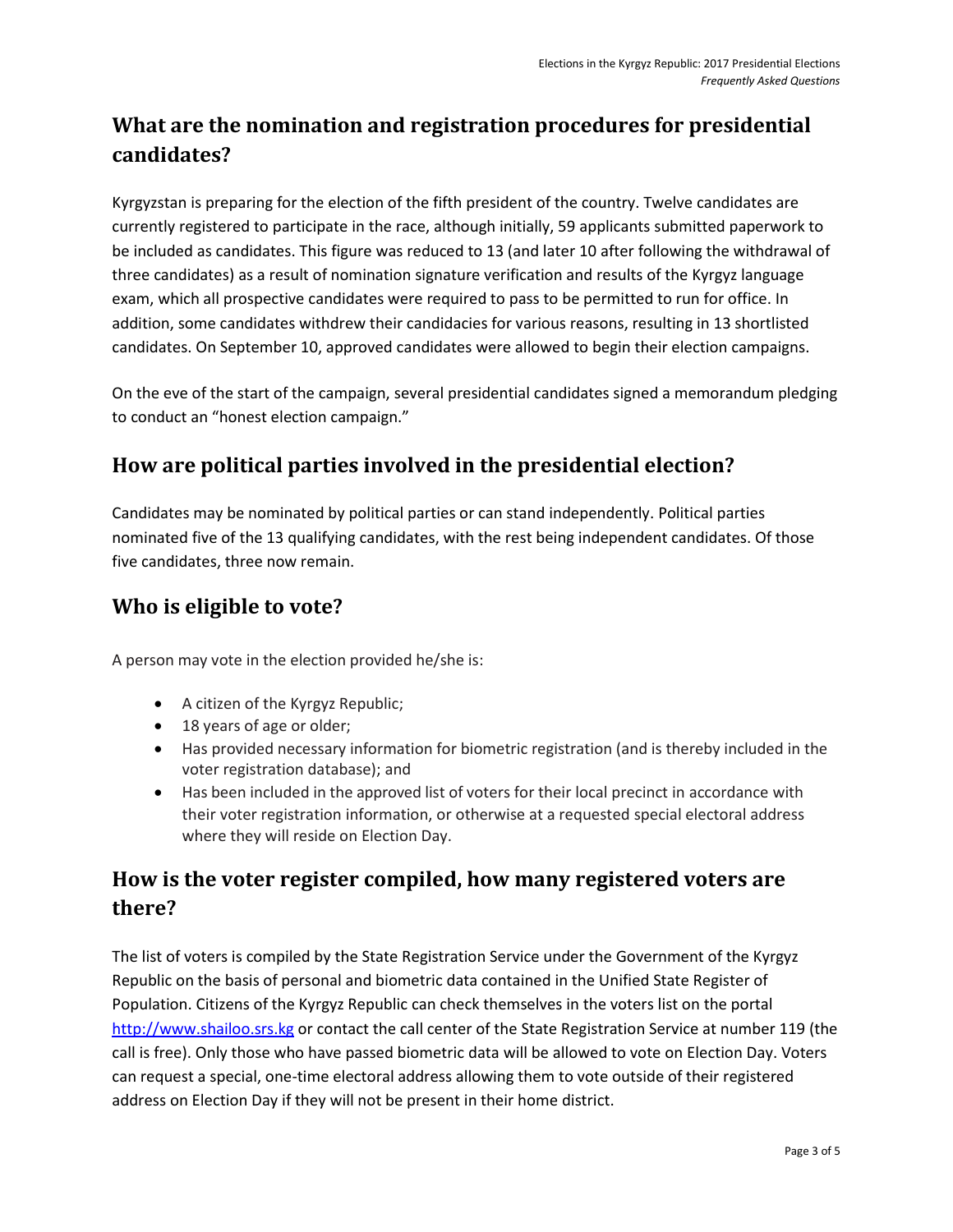Of Kyrgyzstan's population of 6,083,000, nearly half are of voting age. Biometric data was submitted by 3,055,442 people, and 30,100 people will participate in the elections for the first time.

#### <span id="page-5-0"></span>**How many polling stations will there be for this election?**

There have been 2,375 precincts established in the Kyrgyz Republic ahead of the election, 33 of which are additional precincts set up specifically in the capital of Bishkek.

#### <span id="page-5-1"></span>**Is out-of-country voting allowed?**

Out-of-country voting is to be conducted at some 37 polling stations established at embassies and consulates outside of the Kyrgyz Republic.

#### <span id="page-5-2"></span>**What system is used to determine the results of the election?**

Electronic ballot scanners will be used to receive paper ballots on Election Day, and preliminary results will be sent electronically to the Central Election Commission. A hand-count verification will determine final results.

Before the vote count commences at precinct election commissions (PECs), the chairman of the PEC will announce the preliminary results of voting on the electronic ballot scanners, about which a separate act is drawn up, which is attached to the protocol on the results of voting and read out to all present members of the PEC, representatives of political party candidates, observers, and representatives of the media.

Voting results are established based on the results of a manual vote count.

#### <span id="page-5-3"></span>**What is the structure and role of the election management body?**

Elections are administered by the Central Election Commission (CEC), 54 territorial election commissions (TECs), and some 2,300 precinct election commissions (PECs).

The CEC is a permanent body consisting of 12 members, with the president, the parliamentary majority, and the parliamentary opposition each nominating four members. Its current composition was elected by the Parliament in June 2016 for a five-year term.

The CEC is responsible for the administration of elections, including appointing TECs, registering candidates, establishing polling stations, campaign finance oversight, and reviewing complaints against decisions of lower-level commissions.

Preparations for the upcoming election are ongoing with the CEC leading several donor-funded projects aimed at increasing the efficiency of the election administration, improving accessibility of polling stations for persons with disabilities, training of lower-level commissions and the use of new voting technologies.